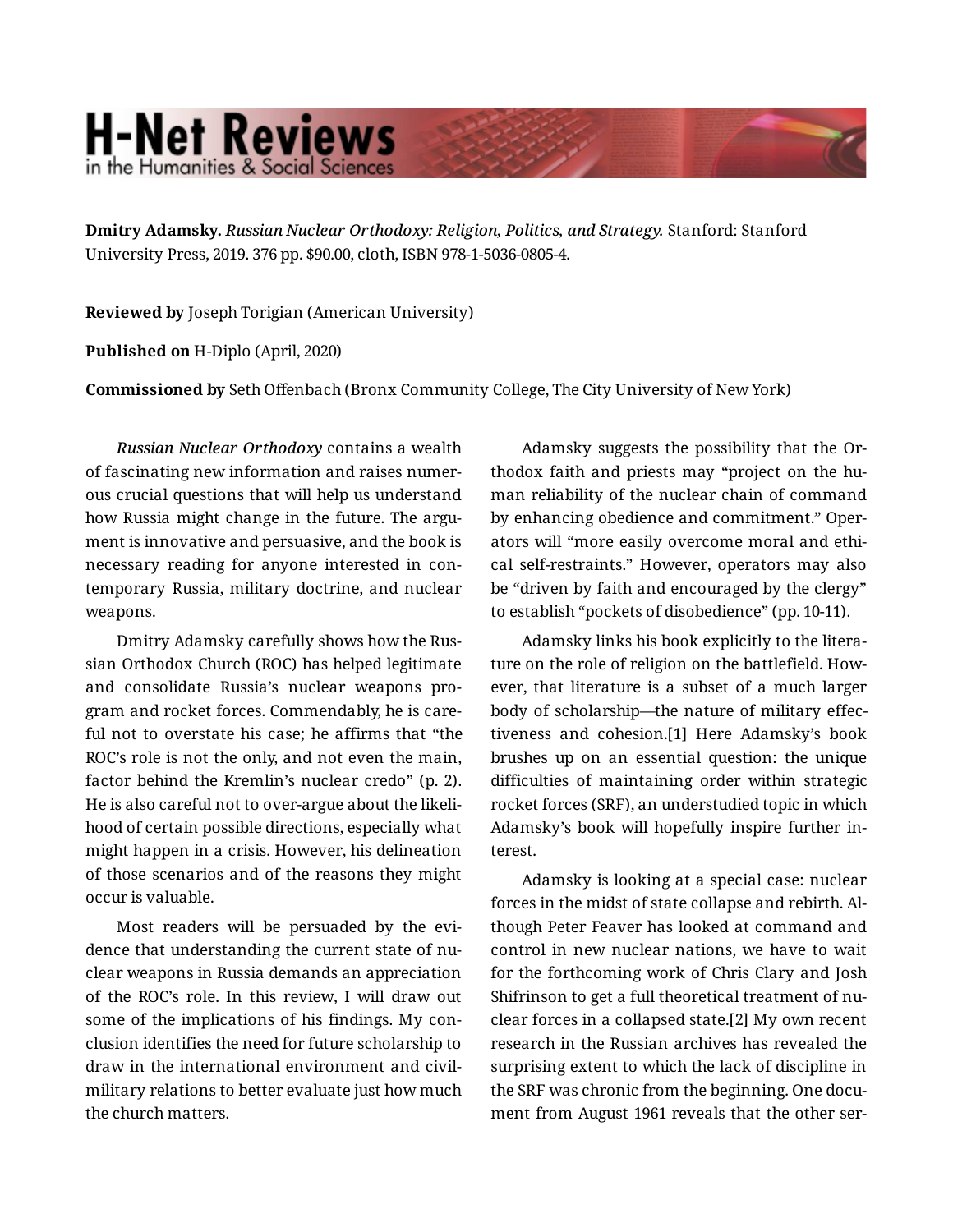vices preferred to give their worst officers to the SRF and that the material situation was so poor that even officers revealed "politically harmful at‐ titudes." That same summer, of the 923 navy offi‐ cers who were assigned to the SRF, 556 rejected the opportunity. In 1963, the 9th Independent Rocket Corps in the Far East Military District conducted twelve futile inspections in the 27th Rocket Divi‐ sion that led to no improvement in discipline.[3]

We should be careful to remember, however, that running rocket forces is not hard only for the Soviet Union and the Russian Federation. Disci‐ plinary problems among American intercontinen‐ tal ballistic missile launch control officers, nucle‐ ar-capable bomber crews, and to a lesser extent ballistic missile submarine crews are well-documented: boredom, high expectations, lack of ca‐ reer incentives, and micromanagement have led to cheating on tests, drugs, poor morale, and, in at least one incident, loss of six nuclear warheads for a day. Although recent accounts have often attrib‐ uted those difficulties to post-Cold War neglect and the view that nuclear war was unlikely, other works have shown that morale has always been a challenge.[4]

With regard to Adamsky's claim that religion is a potential cohesive force within the rocket forces, two issues within nuclear studies have obvi‐ ous significance: safety and command and con‐ trol. Both relate to the broader question of military professionalism.

Does the use of religion and priests contribute to more professionalism? Usefully, Caitlin Tal‐ madge breaks down the mechanisms for how pro‐ fessionalism contributes to military effectiveness, and the application of her theory to the Russian case reveals a mixed message. If religiosity *affects promotion patterns*, then religion hurts profession‐ alism; whether this phenomenon exists now is hard to say. The role of priests in the SRF might sug‐ gest problems for *command arrangements*. What happens if someone receives different messages from a priest and a commander? That likelihood,

in my opinion, is low. Despite Adamsky's compari‐ son of priests and commissars, priests are not in‐ corporated into the system of command like the commissars were (and regardless, the commissars were often co-opted into sharing interests with the commanders anyway—the actual situation usual‐ ly depended on personalities). In terms of *training*, religious activities may take up part of a schedule that would otherwise go to more training, but the extent to which that is happening requires more research.[5] Crucially, if tensions in society be‐ tween secularism and religion become more pro‐ nounced, those divisions may be reflected within the armed forces. An emphasis on the ROC may also create tensions with Buddhists, Jews, and Mus‐ lims. Moreover, we have already seen evidence of at least *some* tension within the ROC itself on the matter of nuclear orthodoxy: in February 2020, a document written by a church commission ap‐ peared on the Moscow patriarch's website that said that "the blessing of military weapons is not reflected in the tradition of the Orthodox Church and does not correspond to the content of the Rite," and that, in particular, weapons that kill an "indefinite number of people" should not be blessed.[6] Ultimately, as Leon Trotsky said, social problems are manifested more strongly in mili‐ tary organizations than elsewhere, and the rocket forces are certainly no exception.

We should remember that although Western scholars tend to measure military effectiveness and professionalism with how well the military is divorced from politics (objective versus subjective control), in Russia, a preoccupation with using pol‐ itics *for* military power is endemic.[7] Both coun‐ tries have regularly emphasized the "human fac‐ tor"

in war at the expense of "technical" virtuosity—a task that requires the armed forces to understand and support the regime's political agenda. Com‐ missars and political work were never entirely about "coup-proofing" but were also about ensur‐ ing a well-disciplined force. Such troops not only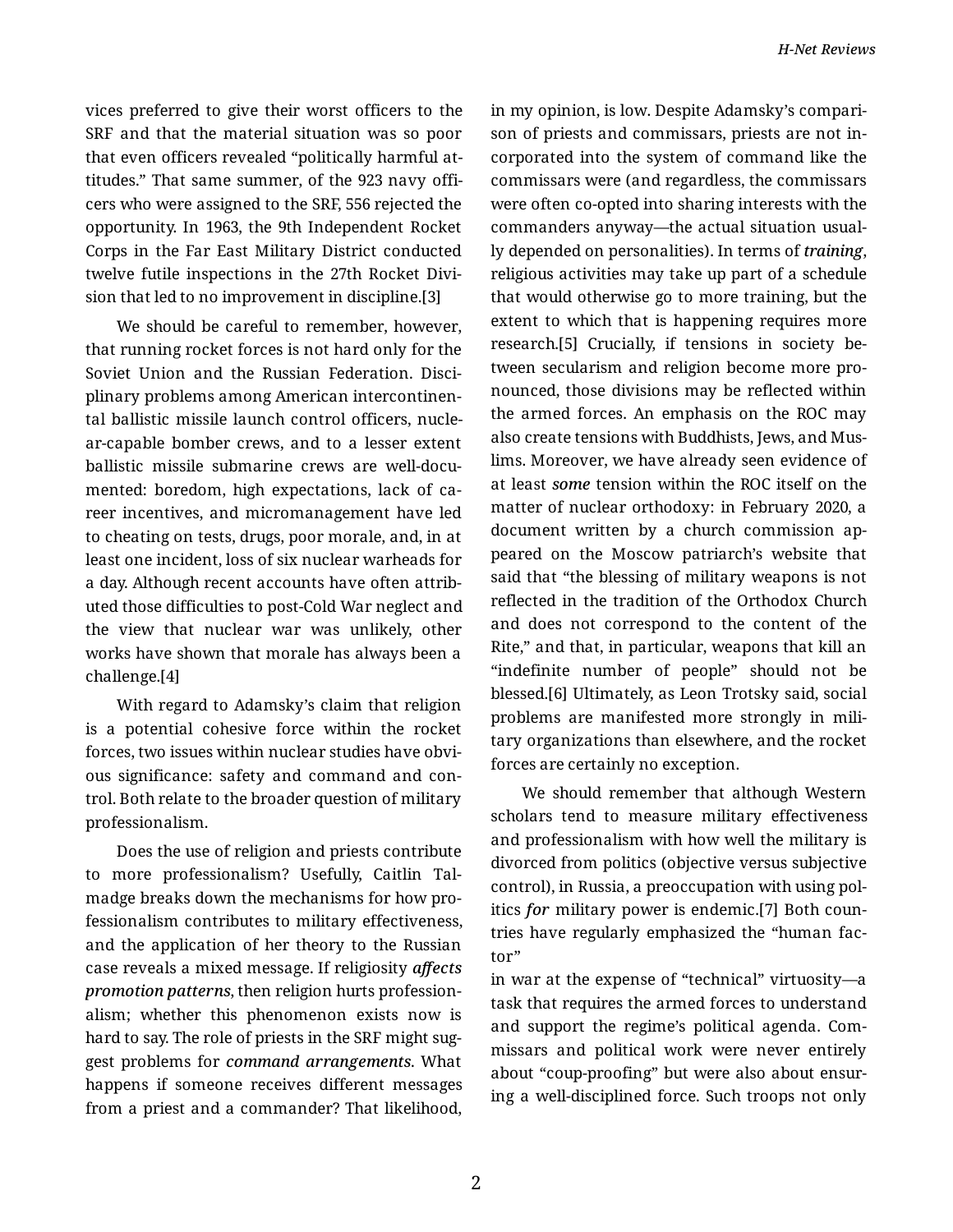fought better but were also capable of overcoming political influence operations.

Political work has also been about the nature of the relationship between officers and the enlist‐ ed. The Soviets often claimed that their systems re‐ lied on comradely relations and political con‐ sciousness, not punishment and material benefits. What kind of discipline does a priest help create, and what does that mean for the SRF in particular? Does it lead to unquestioning obedience when that is necessary? Does it create trust that allows for the unrestricted flow of information and creativi‐ ty in cases when the rulebook no longer has an‐ swers, like in the case of an accident?

Addressing these questions in conventional forces is hard enough, but rocket forces are orga‐ nized and run differently. The pressures of "safety" versus "reliability" create special challenges, as well as the requirement of convincing the other side of the credibility of the deterrent.[8] Adamsky's work is an important step that will help scholars better understand the specific demands of keeping rocket forces cohesive and effective.

Usually, when it comes to command and con‐ trol, analysts focus on the question of whether the button would get pushed when the orders came down. As Adamsky argues, someone invested in Russian nuclear orthodoxy is perhaps more likely to commit to nuclear war if they believe the cause is just. But in the middle of a crisis, the civilian leadership may also worry about missile units act‐ ing *too* aggressively. In other words, while civilians may better understand the need to emphasize avoiding escalation, commanders on the ground steeped in the tenets of "nuclear orthodoxy" *may* see matters somewhat differently—although the historic Russian preoccupation with highly centralized decision-making with regard to nuclear weapons makes this only a small possibility.[9] Could ambiguous, potentially threatening signals that appear during a crisis be interpreted in a more threatening way by someone steeped in a "siege mentality" of a holy Russia at war with eter‐ nal enemies? In September 1983, Lieutenant Stanislav Petrov, a watch officer, and the general staff dismissed indications of an American attack; would a similar conclusion happen if war with the West was seen as possible?[10] On the other hand, if religious indoctrination creates a situation in which greater cohesion means mistakes do not oc‐ cur and civilians keep close control over behavior, it will be a net positive for both sides.

What does nuclear orthodoxy mean for nucle‐ ar strategy? Adamsky argues: "The theocratization of the Russian strategic community may project on the conflict duration and escalation dynamics. Presumably, the Russian nuclear clergy is less like‐ ly to constrain conflict. It might even ensure a rel‐ atively easier path to escalation, by legitimizing a belligerent political course and ensuring public support for it" (p. 9). Adamsky even raises the possibility that an "orthodox nuclear ethics" will emerge (p. 247).

Reacting to Adamsky's points, Brad Roberts, one of the architects of the Barack Obama admin‐ istration's Nuclear Posture Review, concluded that "a regime convinced of its moral rectitude and that defines itself as called by history to protect civilization may not be easily deterred by threats to its secular interests. Moreover, a regime whose faith is eschatological in character (that is, that be‐ lieves in the second coming of Christ and of an end time for the secular era) may not be particularly fearful of escalation." And, indeed, Vladimir Putin has made comments like "an aggressor should nevertheless know that retaliation is inevitable, and that he will be destroyed. And as martyrs, and the victims of aggression, we will go to heaven, but they'll simply be wiped out." Roberts therefore con‐ cludes that "it is difficult to draw the conclusion" that Russian leaders believe "that nuclear wars cannot be won and thus cannot be fought."[11] As‐ sessing whether Roberts is right leads to serious challenges, as we are now entering the territory of how to interpret political language. But a bit of context can be helpful.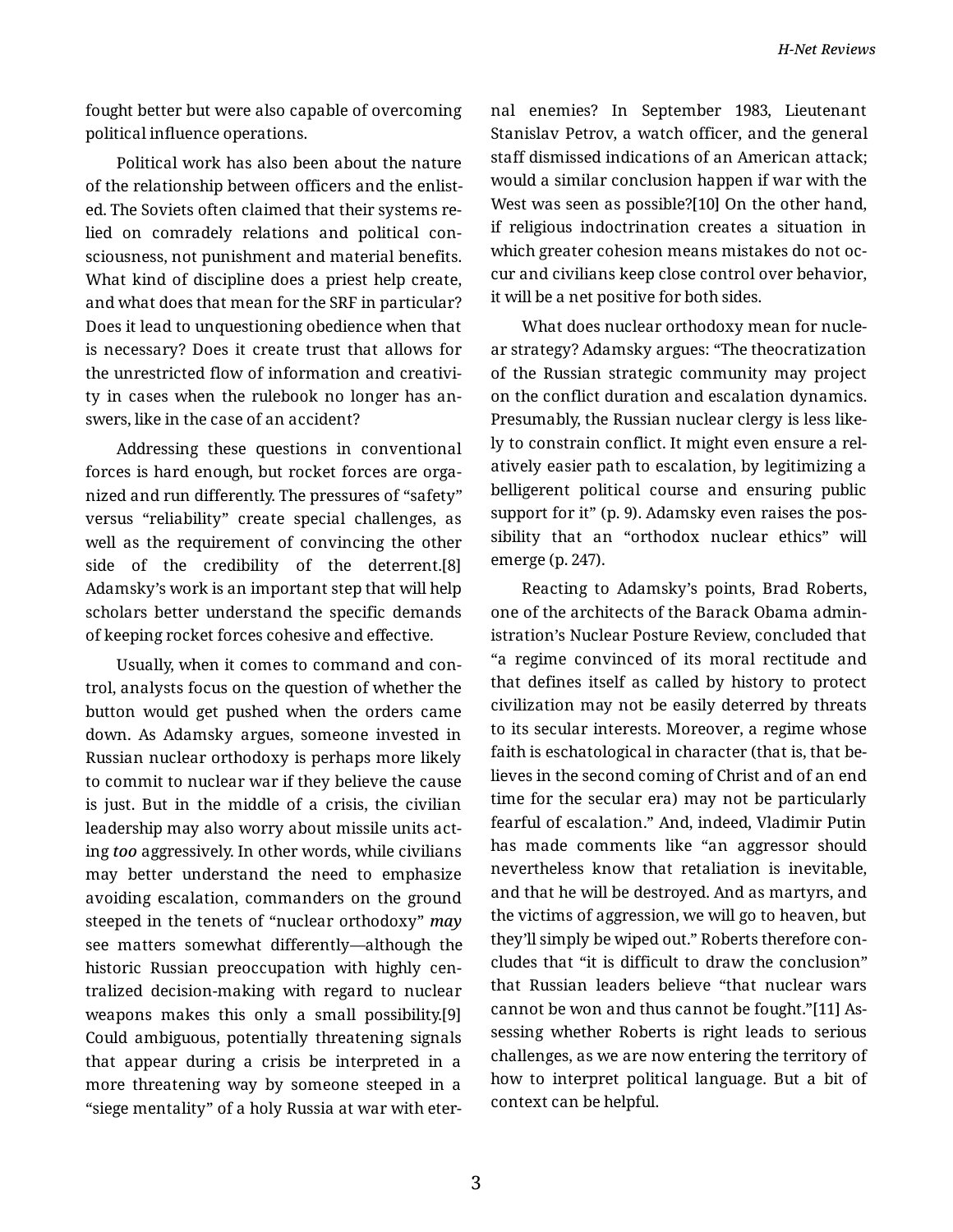Once again, expanding Adamsky's book from a case of religion to a broader issue, in this case ideology, can provide some important context. The most obvious comparison here is the intersection of "orthodox" Marxist-Leninist views on the na‐ ture of war and the advent of nuclear weapons during the Cold War. Soviet leaders debated this question, and the nature of that debate was com‐ plex and revolved around several issues. Most im‐ portantly, these discussions were not whether nu‐ clear wars should be fought: everyone thought, even Mao Zedong, that it would be better not to fight a nuclear war. Yet differences did exist about how nuclear war should be *talked about*, and that was rooted in questions that had far from obvious answers.

Before Viacheslav Molotov was removed from power in 1957, contrary to common interpreta‐ tions, he supported the concept of "peaceful coex‐ istence" at the 20th Party Congress and favored re‐ ducing the tense relationship with the West. After he was removed from power, however, he turned the question of nuclear weapons into a wedge is‐ sue with which to attack Nikita Khrushchev. Yet even then Molotov did not advocate for an "ad‐ venturist" foreign policy or claim that the Soviets should risk nuclear war. Crucially, Molotov said that equating nuclear war with the end of civiliza‐ tion *made war more likely*, which would be cata‐ strophic. In Molotov's mind, if the West believed Moscow thought nuclear war was a disaster, the West would be more likely to put dangerous pres‐ sure on the Soviet Union or take serious risks. Furthermore, Molotov was also deeply concerned that if Soviet society, including the military, believed a nuclear war could not be won, then morale would collapse to dangerous levels. Finally, Molotov was concerned that completely denying the possibility that war could lead to political change would be a dangerous ideological step.

Interestingly, Molotov compared some of Khrushchev's public statements with those of Mao's. Although Khrushchev is famously associat‐

ed with the concept of "peaceful co-existence" and the "nuclear revolution," he also regularly stated that, if war were to occur, the Soviet Union could still win, a fact that, as Molotov pointed out, indi‐ cated that Khrushchev was not as far from Mao as Khrushchev described. Mao did, however, differ from Molotov in one crucial respect: Mao cared even more about ideological proprieties and be‐ lieved that discounting the power of the bomb could justify a more aggressive communist agen‐ da.

Putin faces many of the same challenges as Khrushchev. While he undoubtedly wants to avoid nuclear war, he may look to nuclear orthodoxy as a useful way of improving the credibility of deter‐ rence, which makes war more unlikely. Given Rus‐ sia's weak conventional forces, talking about nu‐ clear war in eschatological terms may also im‐ prove Russia's ability to coerce in ways short of war. Adamsky concludes that the ROC promotes a "pronuclear" worldview within Russian society (p. 2). Yet the dangers of such an approach are obvi‐ ous. If, because of Russian nuclear orthodoxy, peo‐ ple like Roberts are starting to believe that the "Russian leaders may believe, or come to believe, that nuclear wars are necessary and just," then the core of the nuclear revolution, that both sides un‐ derstand the other side knows war would be cata‐ strophic, is weakening.[12] At the very least, if the Russian population is educated to believe the use of nuclear weapons is moral, then the leadership may not believe using such weapons is politically costly; although, as Scott Sagan and Benjamin Valentino have shown, American public opinion does not seem to find nuclear weapons especially problematic either in some contexts.[13]

Crucially, however, while religion may help motivate soldiers to sacrifice their lives on the con‐ ventional battlefield, nuclear war between the US and Russia would most likely signify collective mass murder suicide. That means a redefinition of victory that includes the destruction of life on earth. Little evidence suggests that the Russian Fed‐

4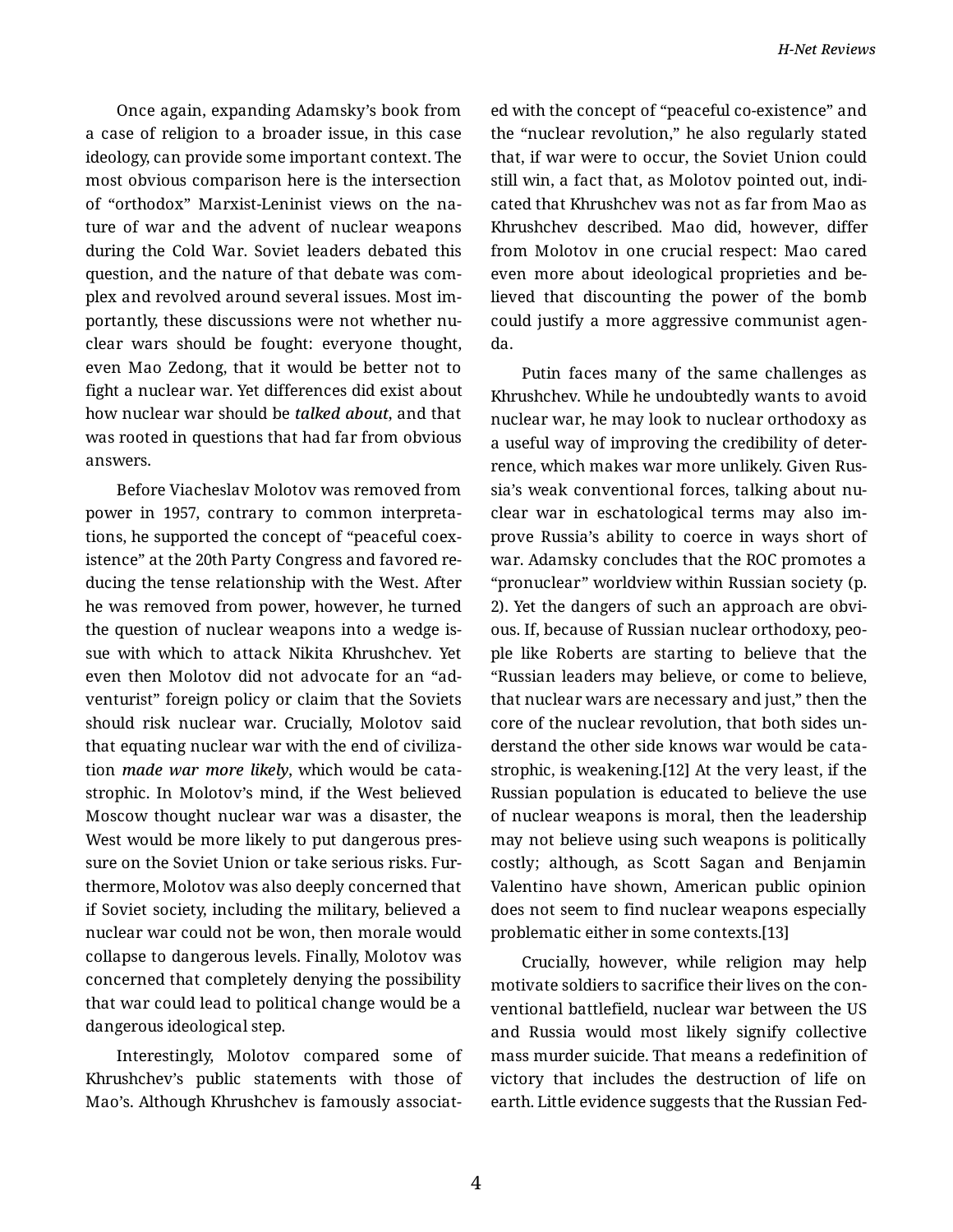eration has reached that level of religious fanati‐ cism.

Adamsky's book has received a great deal of attention for what it tells us about the Russian SRF and nuclear doctrine. However, the book's inter‐ esting material on the designers and producers of nuclear weapons should not be overlooked. Adamsky argues that, after the collapse of the USSR, the ROC helped to legitimize funding for nu‐ clear weapons and provide moral inspiration for scientists. Although Adamsky does not say so ex‐ plicitly, his book is therefore significant because of what it tells us about what can happen to nuclear weapons programs in the event of state collapse an under-theorized topic, although Americans were deeply concerned about the implications of the fall of the Soviet Union.[14]

Adamsky portrays the role of the ROC as a net benefit for the nuclear weapons program, and his book has implications that deserve exploring. Jacques Hymans identifies two elements neces‐ sary for an efficient nuclear weapons project in its early stages. First, scientists need "a strong sense of intrinsic motivation" that comes "in part from nationalism, but even more importantly from an organizational culture of professionalism." That culture requires respect for "professional autono‐ my." Hymans also emphasizes the importance of a "Weberian legal-rational (low political interfer‐ ence)" as opposed to "neo-patrimonial (high political interference)" institutional framework. Hy‐ mans explicitly de-emphasizes the importance of funding for programmatic success.[15]

If we proceed from Hymans's model, the ROC's role among nuclear scientists should have more ambiguous implications than as described by Adamsky. According to Hymans's theoretical framework, the "nationalism" part of the ROC could provide more "intrinsic motivation" for sci‐ entists. However, what exactly does "nuclear or‐ thodoxy" mean for the more important "culture of professionalism"? The long-term implications of introducing religious motivations into a scientific

endeavor are hard to predict. We can think of at least some potential problems, however: tensions between secular and religious scientists, promo‐ tion of individuals because of their "religiosity" as opposed to professional qualifications, or time spent on religious activities instead of other work.

With regard to the "Weberian legal-rational" versus "neo-patrimonial" spectrum, it may be the case that better morale allows the political leader‐ ship to put more trust in scientists. However, given that the church's values are arguably more "neopatrimonial," it may also create an environment conducive to leadership that is personal, not insti‐ tutional, but knowing for sure will require much more research.

The relationship between religion and nuclear weapons in the United States is underexplored, but it bears mentioning that Thomas Power, the com‐ mander in chief of the Strategic Air Command (SAC), supported the creation of a SAC Memorial Chapel at Offutt Air Force Base in Nebraska in the 1950s. The stained glass windows were inspired by Isaiah 6:8: "Whom shall I send and who will go for us?... Here am I! Send me." The names of 2,583 SAC crew members who died in the line of duty be‐ tween 1948 and 1992 are in the memorial register. [16]

Certainly, American politicians have been aware of the potential political benefits of Catholic support in particular. Ronald Reagan lobbied for the pope's support of his nuclear agenda. Aaron Bateman argues in a very interesting piece that Pope John XXIII opposed the bomb and wanted to "lower the overall tension between east and west," while Pope John Paul II, on the other hand, had a more forgiving attitude toward nuclear weapons and held anti-communist sentiments. These points suggest some element of instrumentality in the Vatican.[17]

Yet Catholicism has often presented challenges for nuclear weapons in a way quite different from the Russian case. In 1983, the National Conference of Bishops argued in a pastoral letter that nuclear

5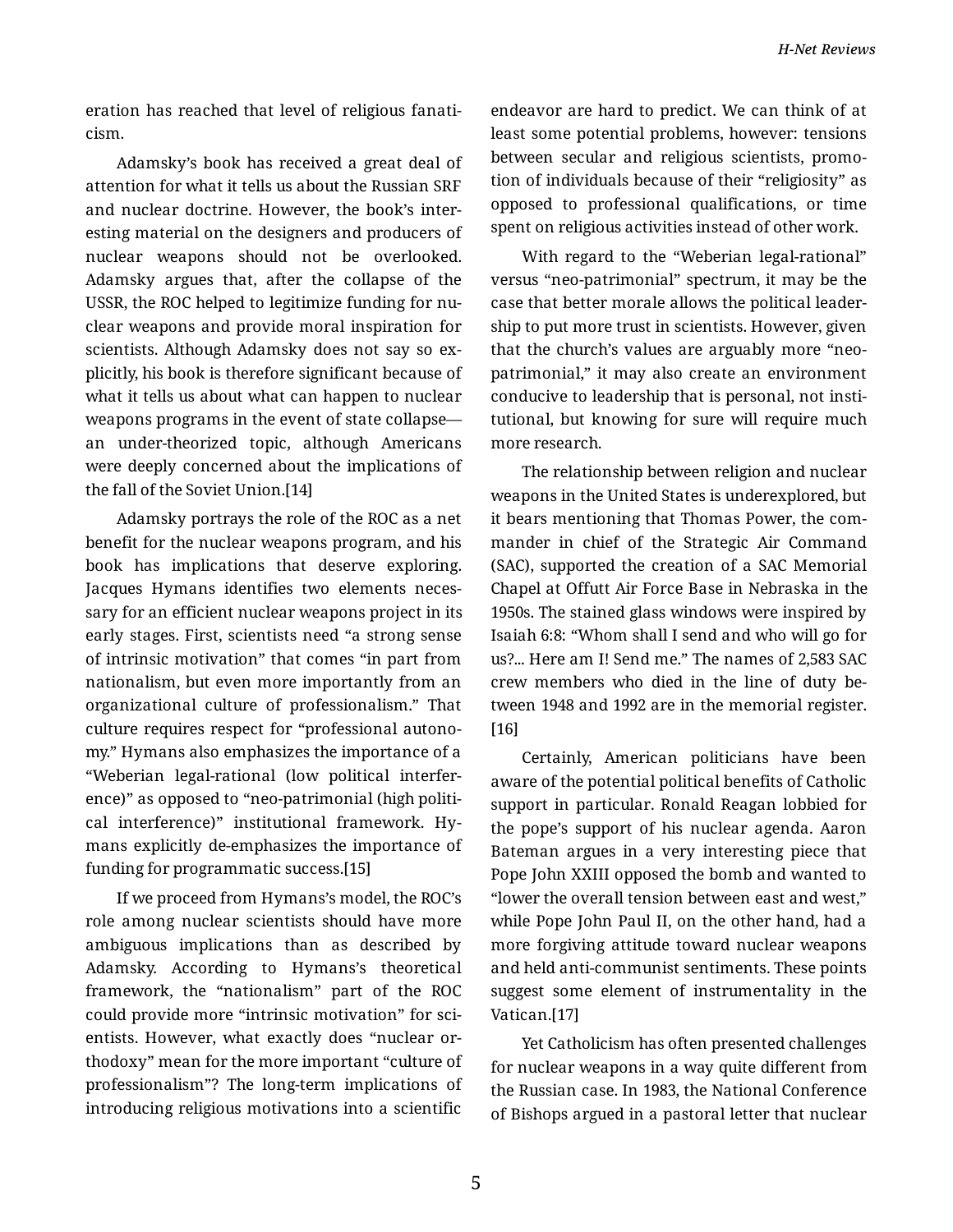war was "immoral" and Bishop Leroy Mathiessen told Catholics to quit working at a nuclear weapons assembly plant. These events raised seri‐ ous questions for Catholics serving in the US mili‐ tary.[18] Catholics have protested nuclear weapons in America at great risk to their personal safety. [19] Pope Francis has suggested that not only the use but also the possession of nuclear weapons is immoral—a more aggressive position than the church held in the past. Entangling why Catholi‐ cism has been more skeptical is a big research question, and hopefully Adamsky's book will in‐ spire more interest in this area.

Adamsky provides overwhelming evidence that Russian nuclear orthodoxy deserves our at‐ tention, and he is careful not to over-argue about any possible future directions. Possibly in part be‐ cause of evidentiary restrictions, Adamsky does not test his explanation for the direction of Rus‐ sia's nuclear weapons against other competing hy‐ potheses, nor does he attempt to trace key decisions by looking at specific actors within the mili‐ tary and civilian elite and answering why they had particular views and why they emerged victorious. The international system, including potentially causally relevant international events like the Norwegian rocket incident in 1995 or deteriorating relations with the West, does not appear in the analysis.

Significantly, one of the most important works on Russia's military to come out over the last few years, *Military Reform and Militarism in Russia*, a book that does look at civil-military relations and Russia's strategic environment more closely, reaches different conclusions about the state of the Russian nuclear forces and the reasons for their evolution. Alexandr Golts credits the leadership of Igor Sergeyev, the head of the RVSN (Russian Strategic Rocket Forces), for helping the nuclear forces survive the lean years. In 1996, investiga‐ tions showed that, of all the services, only the RVSN was recognized as completely ready for war. Visi‐ tors to Vlasikha, the headquarters of the RVSN,

were impressed by the exercises Sergeyev showed them. When Igor Rodionov, the minister of De‐ fense, warned that, due to lack of funds, Moscow could lose control of its nuclear weapons, an in‐ spection ordered by the president showed no such danger. Between 1997 and 2001, Sergeyev even went on to serve as minister of Defense—the first "raketchik" to achieve that honor. However, Sergeyev ended up feuding with the head of the general staff, Anatoly Kvashnin, and the balance of power shifted away from him when the nuclear arsenal proved incapable of forcing the West to ac‐ knowledge Moscow's interests in Yugoslavia. The war in Chechnya further demonstrated the impor‐ tance of more funding for conventional forces. In 2001, Kvashnin said: "The Russian army is like a person who has one arm pumped up (the RVSN) and another short, weak, and shrunken. This is not a normal person, but some kind of mutant. I can‐ not allow this." Golts concludes: "It seems to me that the departure of the raketchiks from primary roles brought considerable damage to the reform of the Armed Forces. If any general could funda‐ mentally change the army, then they would have been from the RVSN. These were the only soldiers in our Armed Forces that could meet the demands faced by a modern army."[20]

These developments are still not fully under‐ stood, and Kristin Ven Bruusgaard's forthcoming work, *Russian Nuclear Strategy after the Cold War*, suggests that the *raketchiki* did better in these disputes. In any case, although Adamsky is not try‐ ing to write a complete history of the RVSN, it would be interesting to know what role the church played, if any, in these crucial events.

## Notes

[1]. Elizabeth Kier, "Homosexuals in the U.S. Military: Open Integration and Combat Effective‐ ness," *International Security* 23, no. 2 (Fall 1998): 5-39; and Jasen Castillo, *Endurance and War: The National Sources of Military Cohesion* (Stanford, CA: Stanford University Press, 2014).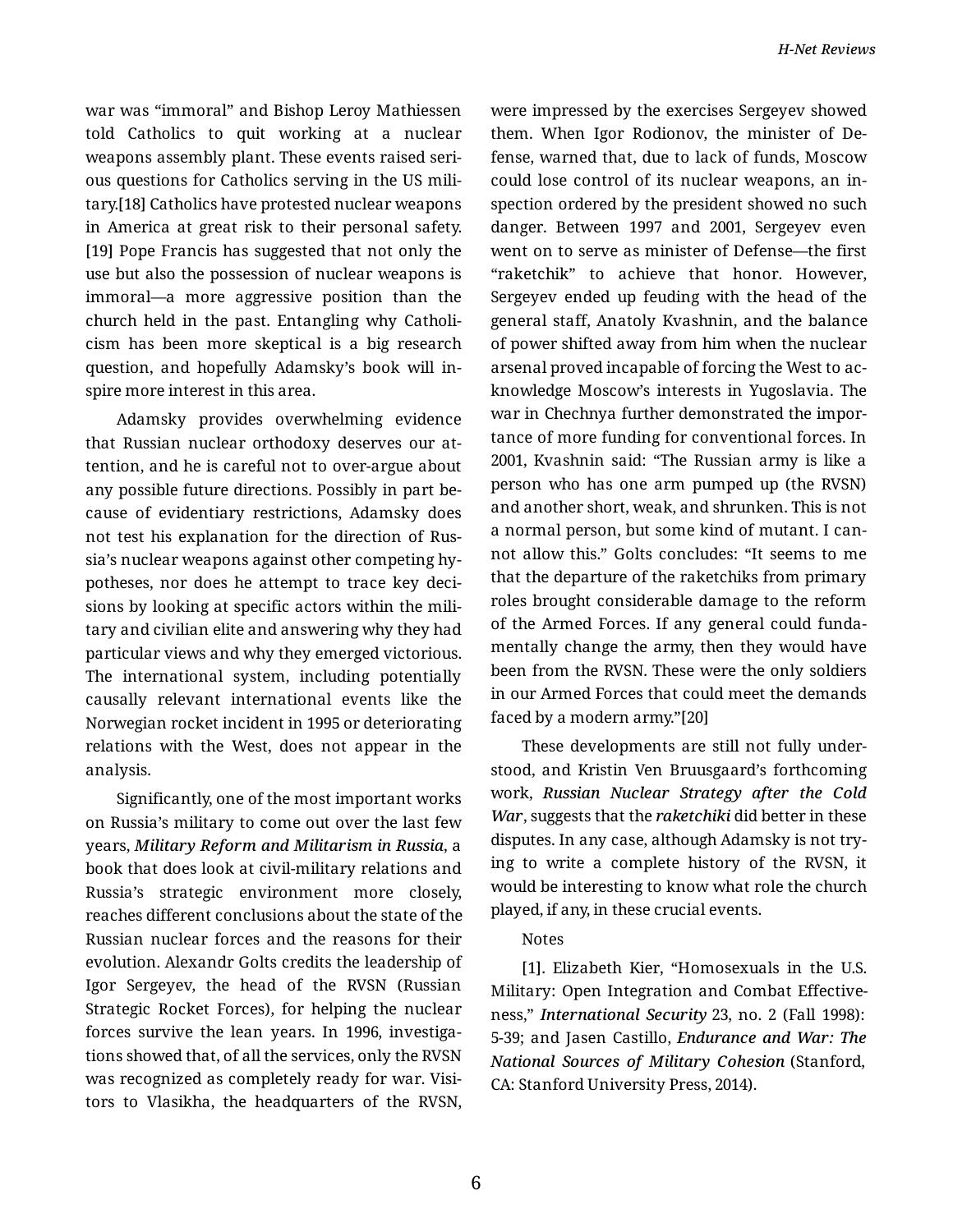[2]. Peter Feaver, "Command and Control in Emerging Nuclear Nations," *International Security* 17, no. 3 (Winter 1992-93): 160-87.

[3]. Joseph Torigian, "A 'State of Fever': Civil-Military Relations and the Nuclear Revolution in the USSR" (working paper, American University, n.d.).

[4]. Josh Harkinson, "Hanging Out with the Disgruntled Guys Who Babysit America's Aging Nuclear Missiles," *Mother Jones*, December 2014; R. Jeffrey Smith, "Aiming High," *Slate*, April 14, 2014; Robert Burns, "RAND Study Finds Military Nuclear Officers to Be 'Burnt Out,'" *AP*, November 20, 2013; and Eric Schlosser, *Command and Control: Nuclear Weapons, the Damascus Accident, and the Illusion of Safety* (New York: Penguin, 2014).

[5]. Caitlin Talmadge, *The Dictator's Army: Battlefield Effectiveness in Authoritarian Regimes* (Ithaca, NY: Cornell University Press, 2015).

[6]. Tom Balmforth, "Russian Priests Should Stop Blessing Nukes: Church Proposal," *Reuters*, February 4, 2020.

[7]. Samuel P. Huntington, *The Soldier and the State: The Theory and Politics of Civil-Military Re‐ lations* (Cambridge, MA: Belknap Press of Harvard University Press, 1957).

[8]. Scott Sagan, *The Limits of Safety: Organi‐ zations, Accidents, and Nuclear Weapons* (Prince‐ ton, NJ: Princeton University Press, 1993); and Feaver, "Command and Control in Emerging Nu‐ clear Nations."

[9]. Valery Yarynich, *C3: Nuclear Command, Control Cooperation* (Washington, DC: Center for Defense Information, 2003).

[10]. Simon Miles, "The War Scare That Wasn't: Able Archer 83 and the Myths of the Second Cold War," *Journal of Cold War Studies* (forthcoming); and David Hoffman, *The Dead Hand: The Untold Story of the Cold War Arms Race and Its Danger‐ ous Legacy* (New York: Anchor, 2009).

[11]. Brad Roberts, "TNSR Roundtable: Russian Nuclear Orthodoxy, The Bishops and the Bomb, Take Two," *Texas National Security Review*, Sep‐ tember 18, 2019.

[12]. Ibid.

[13]. Scott Sagan and Benjamin Valentino, "Re‐ visiting Hiroshima in Iran: What Americans Really Think about Using Nuclear Weapons and Killing Noncombatants," *International Security* 42, no. 1 (Summer 2017): 41-79.

[14]. Graham Allison, Owen Coté, Richard Falkenrath, and Steven Miller, "Avoiding Nuclear Anarchy," *Washington Quarterly* 20, no. 3 (1997): 185-98; and Ash Carter, Steven Miller, Charles Zraket, and Kurt Campbell, *Soviet Nuclear Fission: Control of the Nuclear Arsenal in a Disintegrating Soviet Union* (Cambridge: Belfer Center for Science and International Affairs, 1991).

[15]. Jacques Hymans, *Achieving Nuclear Am‐ bitions: Scientists, Politicians and Proliferation* (Cambridge: Cambridge University Press, 2012), 25-26.

[16]. "The Strategic Air Command Memorial Chapel," *Nebraska History* 77 (1996): 30-32.

[17]. Aaron Bateman, "The Vatican's Nuclear Diplomacy from the Cold War to the Present," *War on the Rocks*, December 6, 2019.

[18]. Kenneth A. Briggs, "Service Chaplains Ponder War Letter," *New York Times*, August 8, 1983.

[19]. Paul Elie, "The Pope and Catholic Radicals Come Together against Nuclear Weapons," *New Yorker*, November 19, 2019.

[20]. Alexander Golts, *Military Reform and Militarism in Russia* (Uppsala: Kph Trycksaksbo‐ laget AB, 2017), 71, 72.